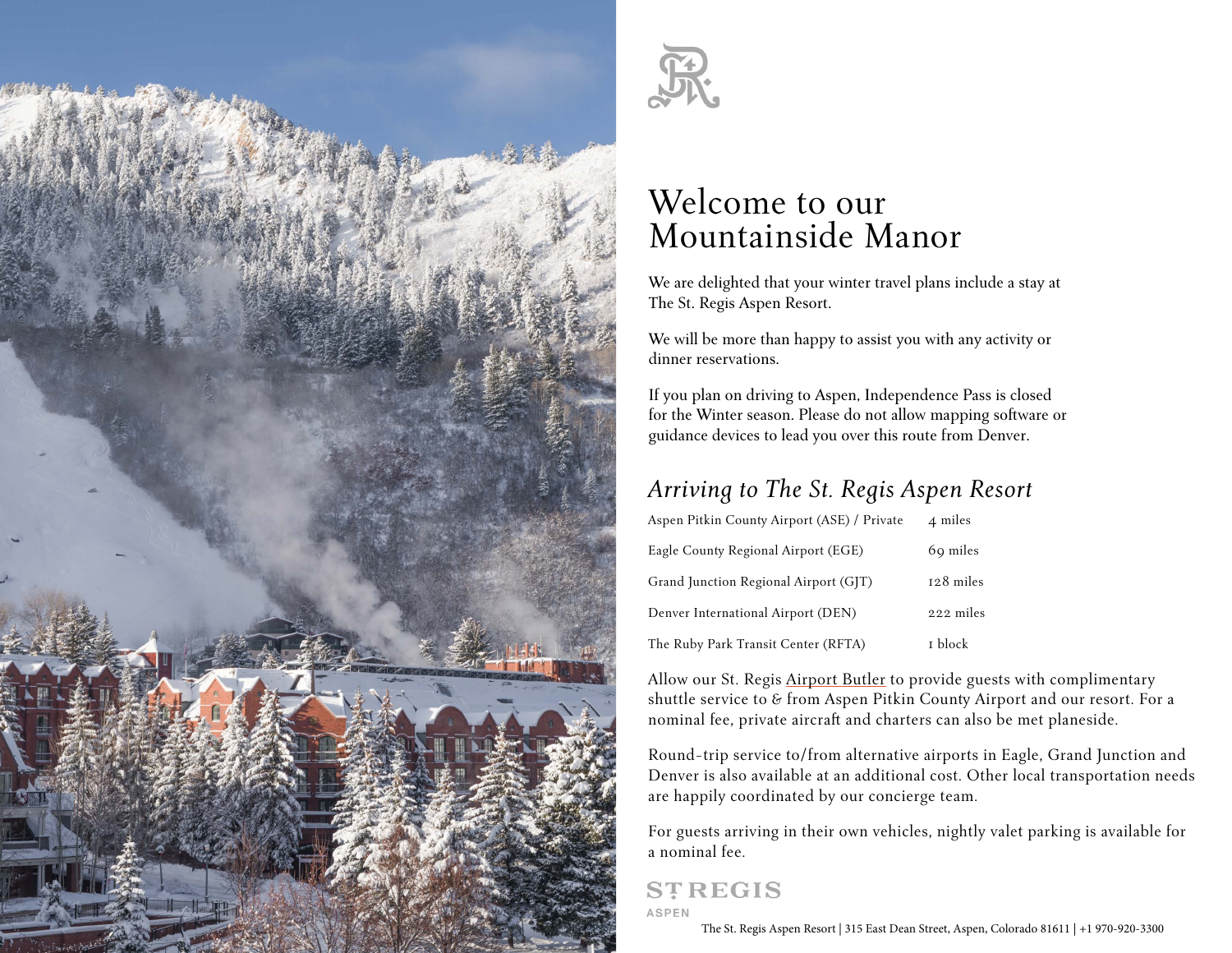# Winter Activities *Skiing & Snowboarding*

### *Lift Tickets / Group Ski Lessons*

One lift ticket can be used at Aspen, Highlands, Buttermilk, and Snowmass Mountains. Advance reservations are not necessary but 7-day advance reservations can be purchased at a discount, when buying 2 or more days (holiday season not included).

If you would like to have your lift tickets delivered to the hotel prior to your arrival please visit this site at least 7-days prior to the first day of skiing: [aspensnowmass.com/stregisaspen](http://aspensnowmass.com/stregisaspen)

### *Ski Rentals*

Ski rentals can be reserved in advance through the Aspen Sports web site at [rentskis.com/stregis.](http://rentskis.com/stregis) Aspen Sports which is located at the hotel will be more than happy to assist with ski questions, rentals and sales. Guests of the St. Regis will automatically receive a 20% discount on all rentals for advance reservations.

#### *Transportation To & From Ski Resorts*

Free shuttles depart continuously to all mountains from the Rubey Park Transportation Center located diagonally opposite the hotel. Scheduled from 8:00 am -4:30 pm. Private transportation can be arranged for a charge through the Concierge desk.

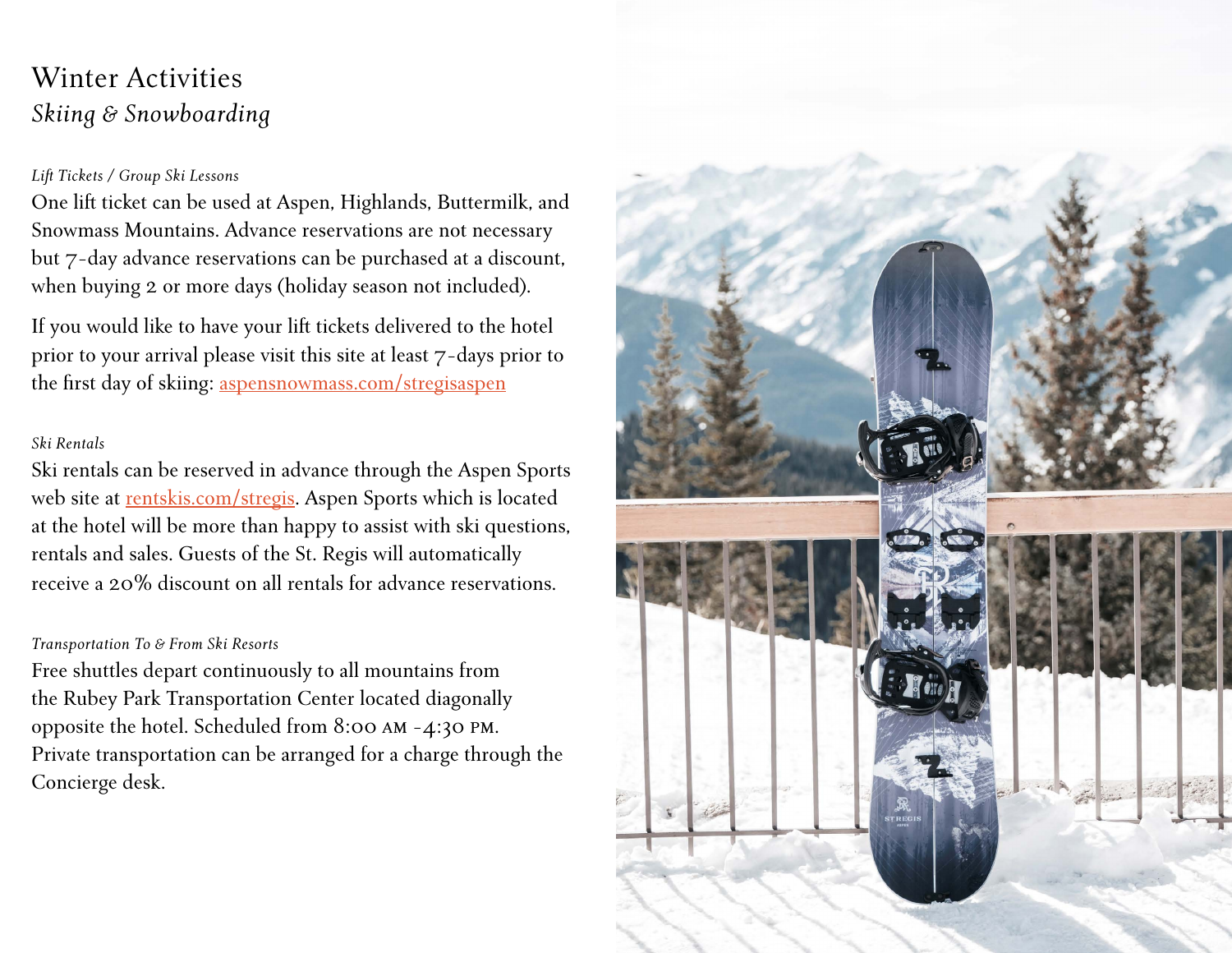# Alternative Winter Activities *Adventures for all ages & interests*

### *Cross Country Skiing*

Enjoy groomed track skiing through beautiful meadows and valleys. Instruction and rentals are located at the Aspen Cross Country Center or at the Ashcroft Ski Touring area.

### *Dog Sled Rides*

Trained huskies pull guests in a sled on an adventurous and scenic trip into the Snowmass backcountry. One sled, which can carry two adults & a small child is pulled by 13 Alaskan Sled dogs & controlled by an experienced musher. Minimum age is 3 years.

### *Fly Fishing*

Aspen Outfitting Companies' experienced guides can take you for a day of fly fishing on the valley's gold medal trout waters on the Roaring Fork and Frying Pan rivers.

### *Hot Air Ballooning*

Soar above Aspen at dawn in a hot air balloon. Early morning sunrise rides show you breathtaking views of the Aspen/ Snowmass area. Rides are approximately one hour ending with a champagne toast and pastries.

### *Sleigh Rides*

Enjoy a horse-drawn sleigh ride to a log cabin for lunch or dinner.

### *Ice Skating*

The Silver Circle Ice Rink located next to the hotel offers outdoor public skating. The Aspen Recreation Center, outside of Aspen also offer public skating.

### *Paragliding*

Paraglide high over Aspen and its surrounding valleys. Tandem flights leave from the top of Aspen Mountain.

### *Powder Tours*

Enjoy a day of backcountry powder on Aspen Mountain with a small group via a snowcat.

### *Snowmobiling*

Enjoy the excitement and beauty of a snowmobile tour to the Maroon Bells or the Lenado area.

### *Snowshoeing*

Whether exercise or scenery suits your fancy, private snowshoe guides can introduce you to the beautiful surroundings of Aspen. Two-hour snowshoe tours guided by an ACES (Aspen Center for Environmental Studies) Naturalist are available on top of Aspen or Snowmass Mountains. Mountain tours start at 10:00 am & 1:00 pm, includes a gondola foot pass, snowshoe equipment, guide & snack.

### *Spa & Yoga*

The concierge can assist in making any spa or salon appointments. [remede.com](http://remede.com) Aspen has several yoga studios in town. [aspenshakti.com](http://aspenshakti.com), [02aspen.com](http://02aspen.com), [arjunayoga.net](http://arjunayoga.net)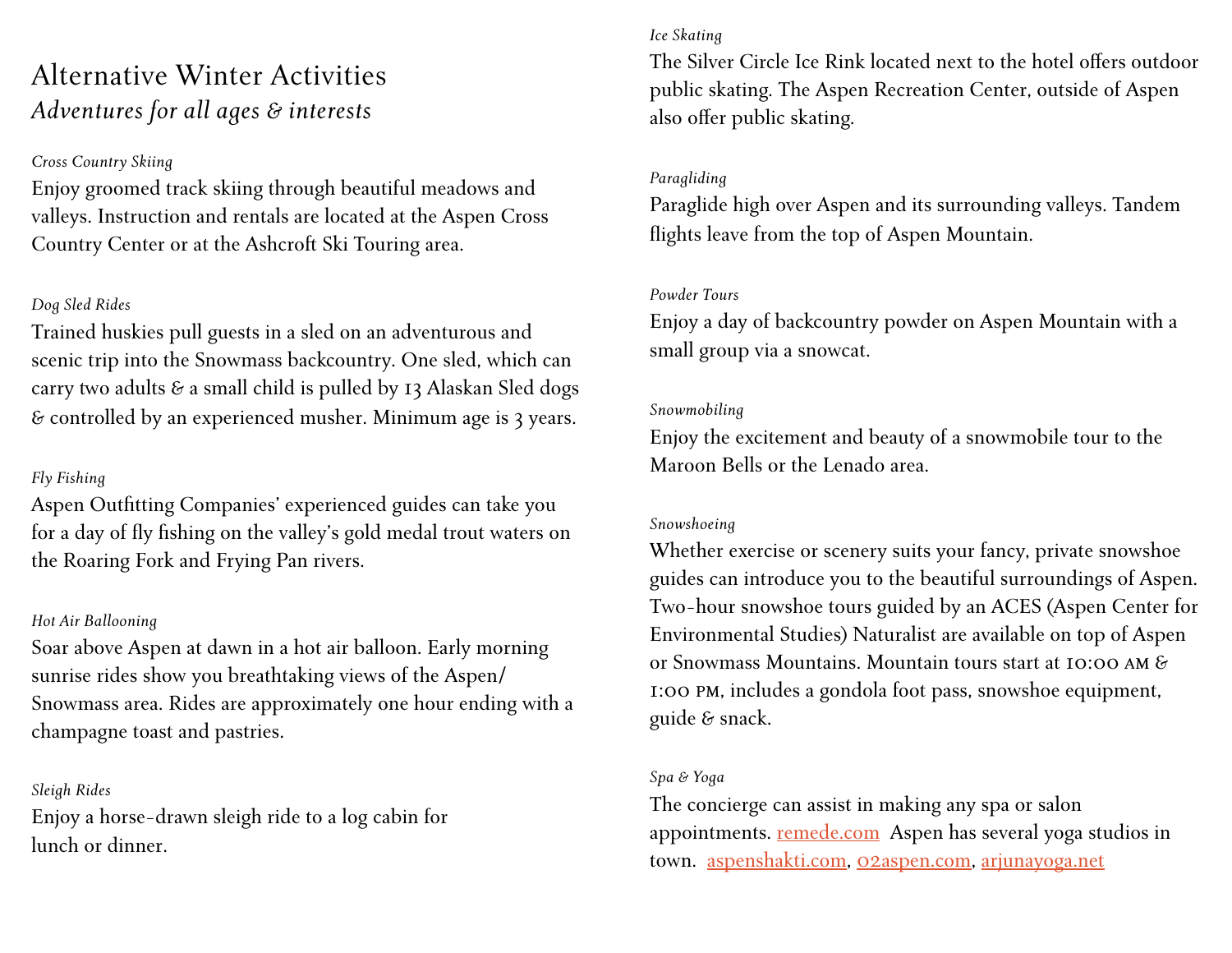# Tours & Sightseeing *Explore Aspen*

*The Aspen Historical Society / Wheeler Stallard Museum* A Victorian landmark in Aspen's historical West End featuring archive exhibits, group and private tours.

Open 1:00 pm - 5:00 pm Tuesday through Saturday. [aspenhistory.org](http://aspenhistory.org)

### *Carriage Rides*

Historical carriage rides are available on the Galena Street Mall. Private tours can be arranged through the Concierge desk.



# Cultural Affairs *Arts, Music & Entertainment*

*Aspen Art Museum* A year round program of exhibitions. [aspenartmuseum.org](http://aspenartmuseum.org)

*Aspen Center for Environmental Studies (ACES)* Museum of nature studies. [aspennature.org](http://aspennature.org)

*Aspen Music Festival* Casual and formal winter music concerts at the Harris Concert Hall. [aspenmusicfestival.com](http://aspenmusicfestival.com)

*Belly Up Aspen* Live music venue. [bellyupaspen.com](http://bellyupaspen.com)

### *Movie Theaters*

The local theaters are the Isis Theatre and occasional showings at The Wheeler Opera House. Please contact the concierge for movie schedules.

[metrotheatres.com/location/6966/Isis](http://metrotheatres.com/location/6966/Isis)

### *Wheeler Opera House*

Built in the height of the mining era and restored in 1984, the Wheeler Opera House hosts foreign films, lectures, and musical groups. [wheeleroperahouse.com](http://wheeleroperahouse.com)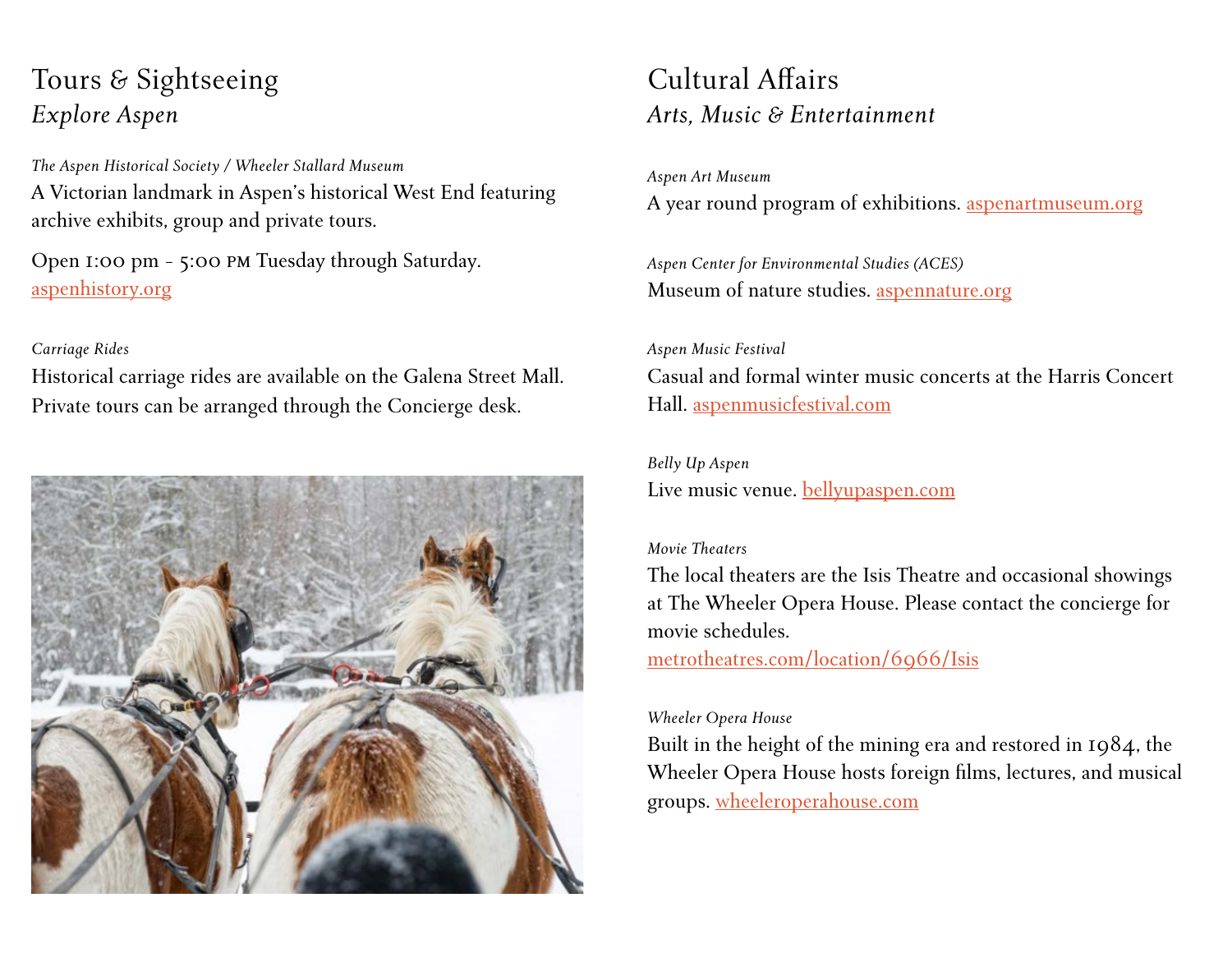# Restaurants *American / Colorado*

### *7908*

Sophisticated and fun dinner supper club serving dinner in the evening and then dancing late into the night.

### *Caribou Club*

Our guests may enjoy this world famous private club featuring dinner, dancing, and a wine cellar for a \$125.00 per person minimum prix-fixe dinner one time during their stay. During the holiday season and certain times of the year a temporary membership is required.

*Chefs Club Aspen Presents: Conca del Sogno, Italy's world-famous restaurant at The St. Regis Aspen Resort* 

Conca del Sogno is best known for its remarkable sea-totable cuisine and cherished by countless visitors from all over the globe. The authenticity of each dish, the remarkable talent of chefs, and friendliness of the owners, quickly turned this original home cooking restaurant into a highly esteemed location frequented by journalists, celebrities, politicians and personalities of all kinds.

### *Krabloonik*

Located in Snowmass, Krabloonik specializes in wild game. You may also combine your lunch or dinner with a dog-sled ride.

#### *Pine Creek Cookhouse*

Offering Colorado cuisine at the base of the Elk Mountains with amazing views in a rustic log lodge. Cross country ski, snowshoe or sleigh ride to the restaurant for lunch or dinner.

#### *Piñons*

Offers an elegant western setting with Colorado Cuisine.

### *Prospect at The Hotel Jerome*

Classic and contemporary design serving American cuisine.

### *Velvet Buck*

Modern Mountain Cuisine meets rustic elegance at Velvet Buck, named for the velvet fur that grows on the antlers of a male deer. Located on the lobby level of The St. Regis Aspen Resort, the restaurant pays homage to the mountain men and women who settled the Rocky Mountains in the 1800's. The menu celebrates the culinary rituals of the era, with special focus on local ingredients and primal cooking techniques.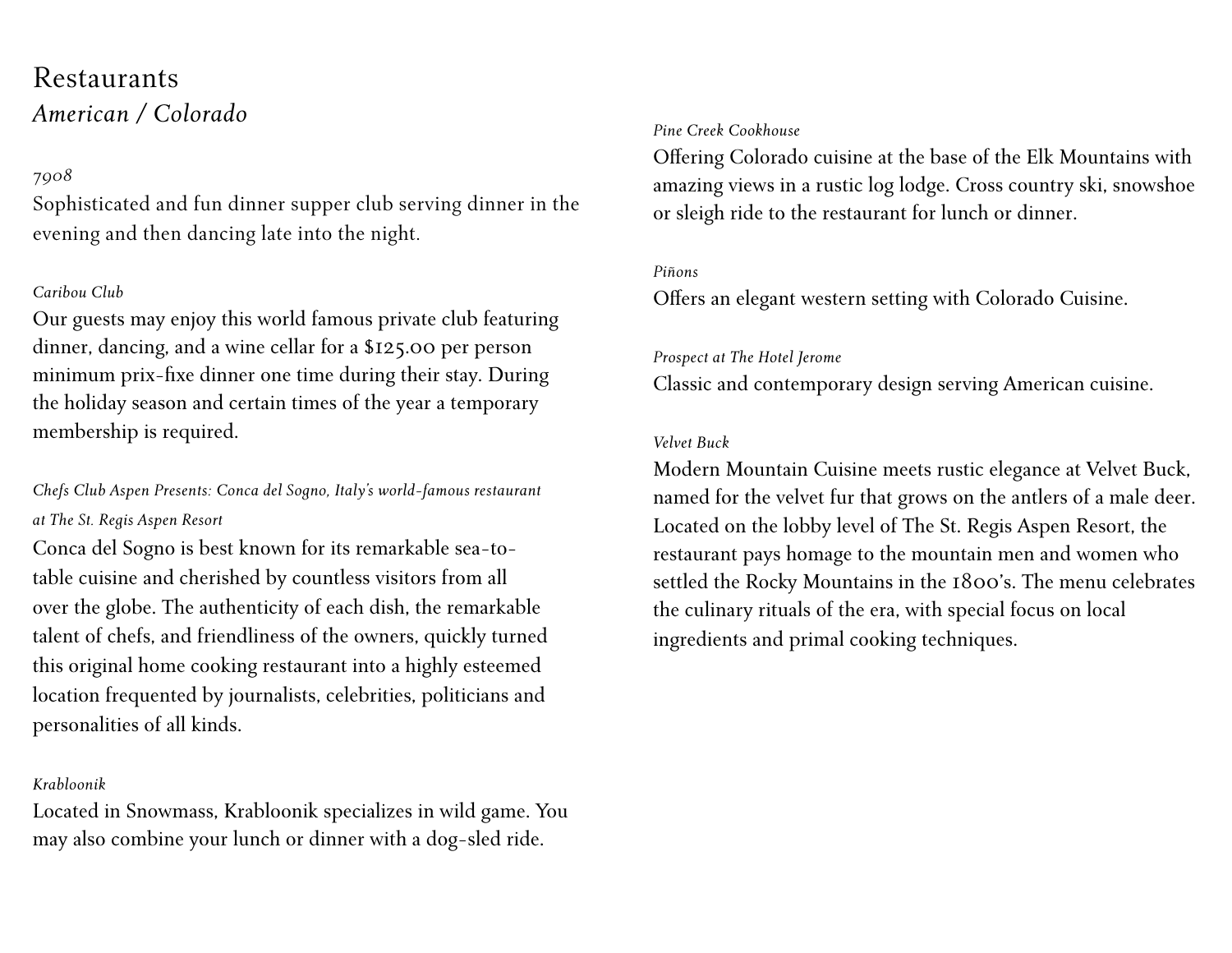### *French*

*Ajax Tavern* Casual bistro located at the base of the gondola.

### *Cache Cache*

One of the hottest restaurants in the Aspen scene. Cache Cache is a small French bistro featuring light Provincial cuisine. Accepts reservations 6:30 pm or earlier, and 8:30 pm and later.

### *Fusion*

### *Jing*

Modern Pan-Asian restaurant serving a variety of Asian cuisine, from Chinese to Thai to Vietnamese.

### *Betula*

From the owners of Bonito in Saint Barth. Offering French, Pan-American cuisine in an elegant casual setting.

### *Bosq*

Flavors from all over the world in a lively casual setting.

## *Italian*

#### *Acquolina*

Informal trattoria and pizzeria in a fun atmosphere.

#### *Campo de Fiori*

This excellent Trattoria offers Tuscan specialties in a warm and cozy space.

### *Casa Tua*

This branch of the namesake in Miami Beach offers upscale Italian cuisine in an elegant atmosphere.

### *Duemani*

Highlighting contemporary Coastal Italian flavors in a setting that is a reflection of modern Italian craftsmanship and design.

### *L'Hostaria*

Northern Italian cuisine in a comfortable elegant atmosphere offering large seafood and meat carpaccio selections and an exceptional wine list.

### *Mezzaluna*

This fun high energy restaurant features salads, pastas and woodburning oven pizzas. Open for lunch and dinner.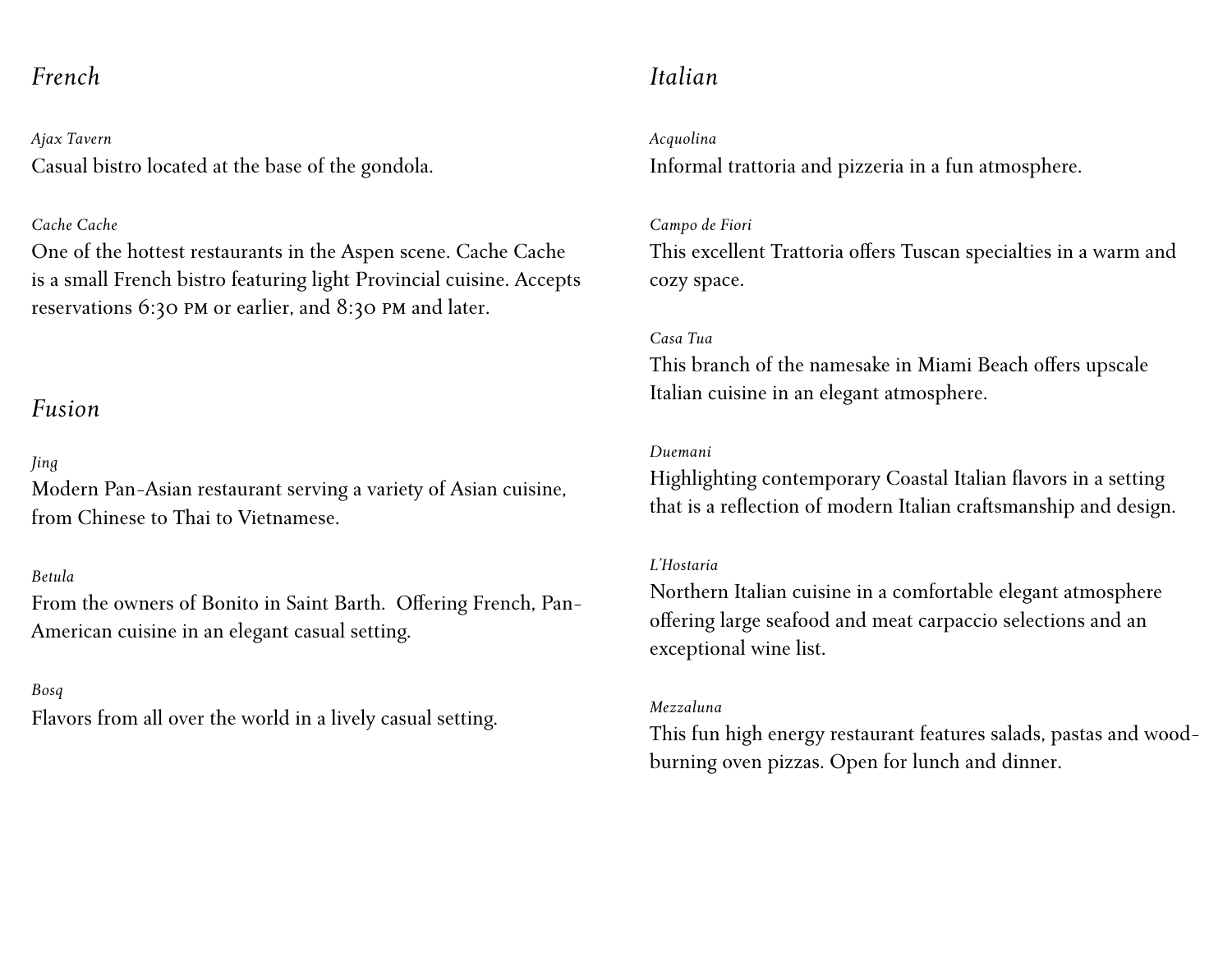## *Japanese*

### *Kenichi*

Serving Pan-Asian and Japanese cuisine in a spacious setting with two private tatami rooms.

*Maru* Casual, family friendly Japanese restaurant.

### *Matsuhisa*

Part of the Nobu family, Matsuhisa features unique Japanese creations with an international flair.

## *Mediterranean*

### *The Wild Fig*

This Aspen treasure serves flavors from across the Mediterranean including Italy, France, Spain and Morocco in an energetic European brasserie environment.

# *Mexican*

*Mi Chola* Vibrant restaurant serving Mexican fare in a fun setting.

### *Su Casa*

Well known for their margaritas, Su Casa serves Mexican and South-Western specialties in a casual atmosphere.

# *Mountain - Alpine Cuisine*

### *Cloud 9 Alpine Bistro*

European style cabin located on Aspen Highlands ski mountain. Open for lunch every day, access is ski-in and ski out only on an intermediate run. Open for dinner via snow cat on Wednesdays & Thursday nights. Reservations for lunch open 30 days in advance. If you would like to secure a lunch reservation more than 30-days in advance you are required to sign a contract with a non-refundable deposit between \$250.00-\$350.00 per person. Contracts for reservations more than 30 days in advance can be arranged directly with the Aspen Skiing Company by emailing [lferro@aspensnowmass.com.](mailto:lferro%40aspensnowmass.com?subject=St.%20Regis%20Cloud%209%20Inquiry)

*French Alpine Bistro-Creperie du Village* Rustic setting serving sweet & savory crepes, raclette & fondue.

## *Steak & Seafood*

### *Clark's*

Brings fresh seafood from both coasts to the mountains. Raw bar, lobster rolls, burgers in a casual and historic setting.

*Jimmy's American Restaurant & Grill* A blend of casual and comfort serving steak and seafood.

### *Monarch Steakhouse*

Serving steaks & seafood in an elegant yet approachable setting.

### *Steakhouse No. 316*

Boutique steakhouse offering prime steaks and seafood in a quaint Victorian house.